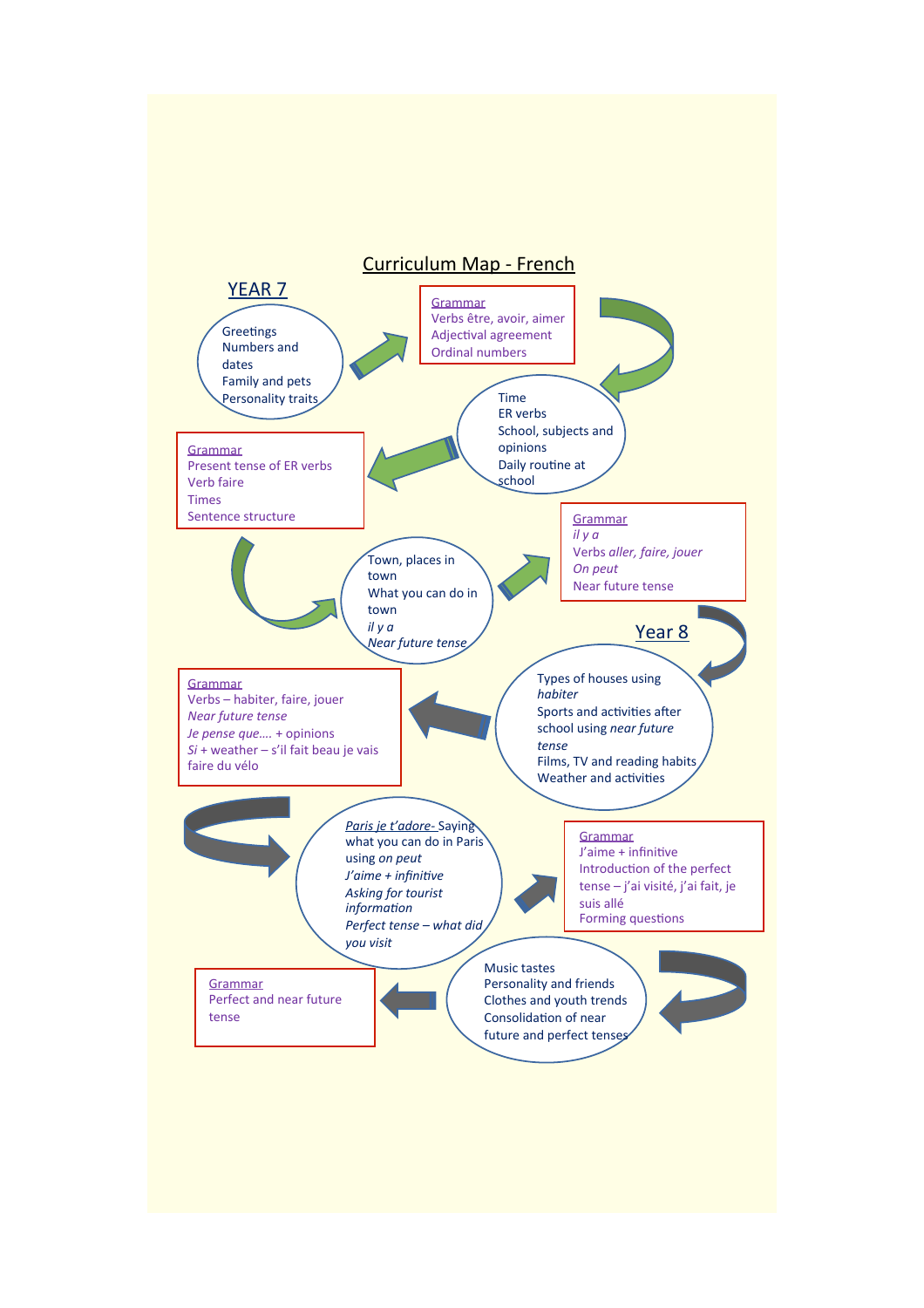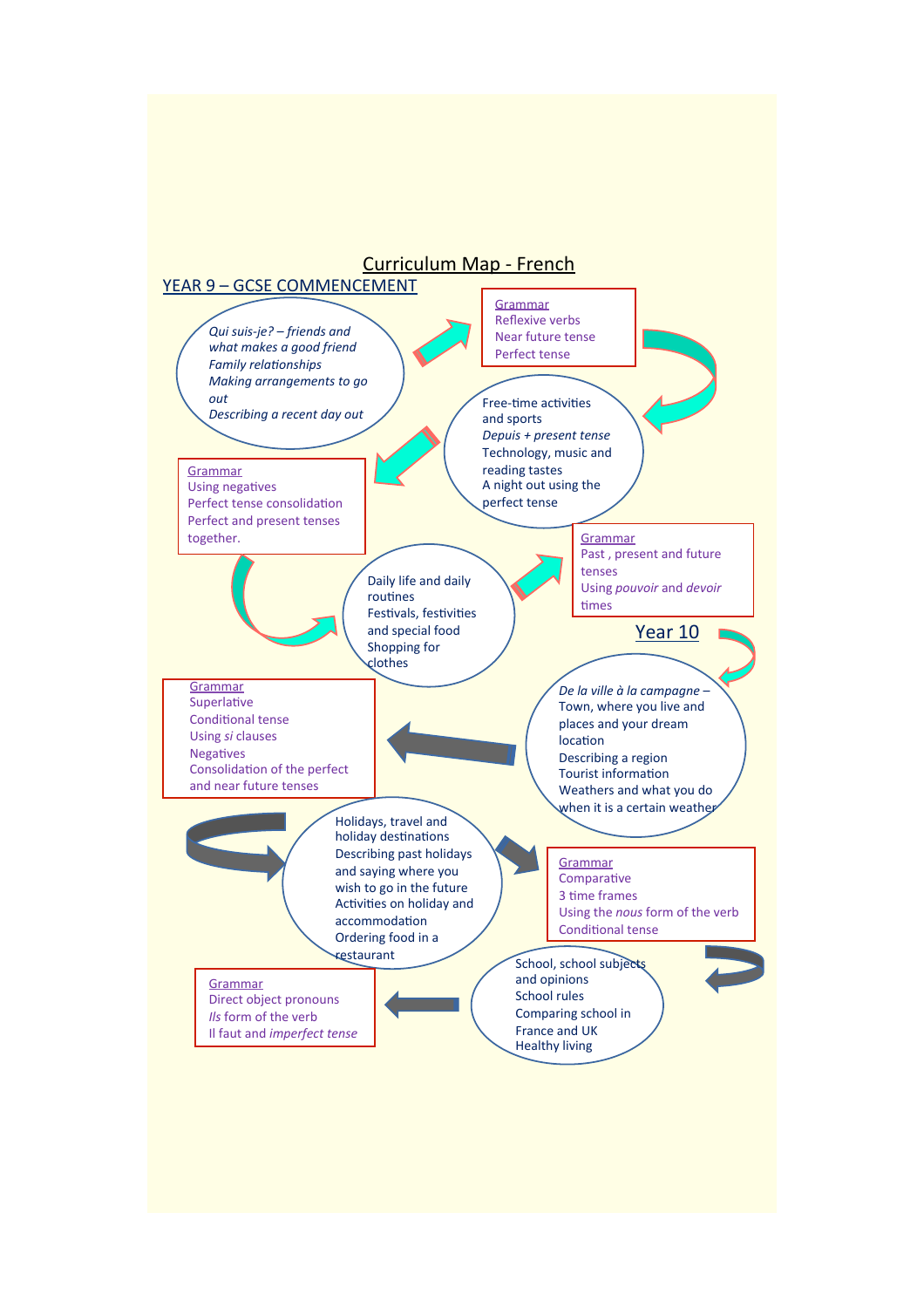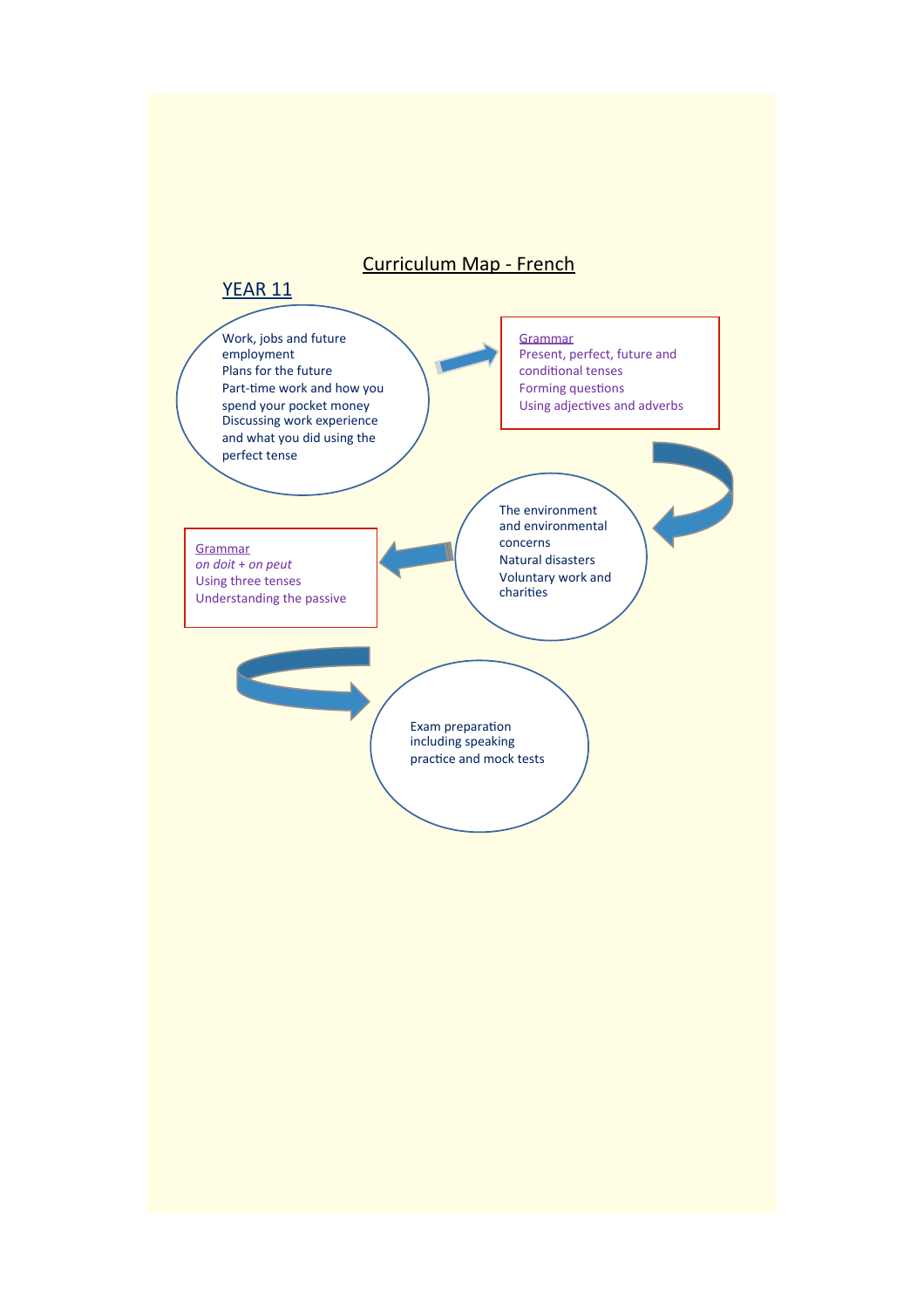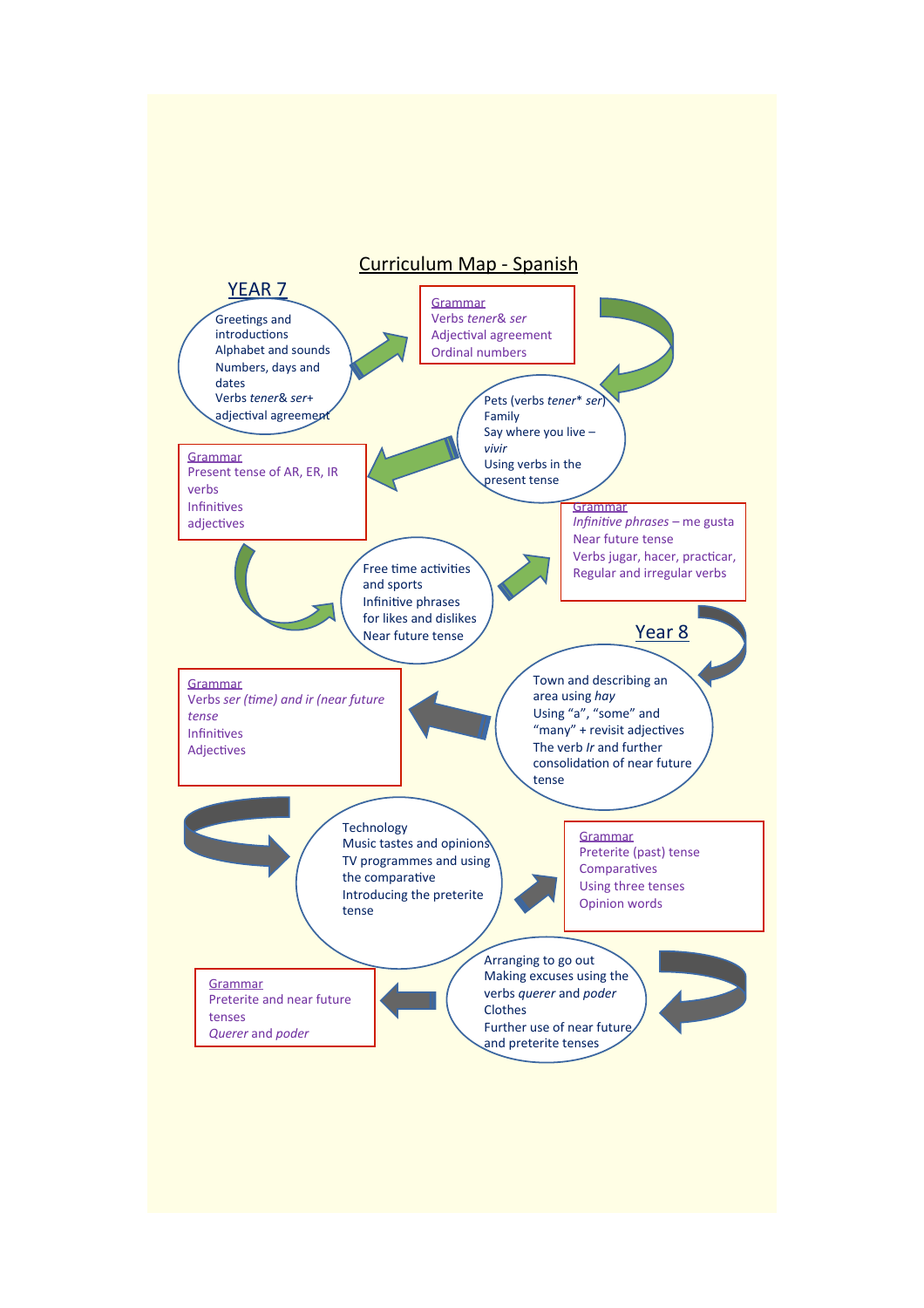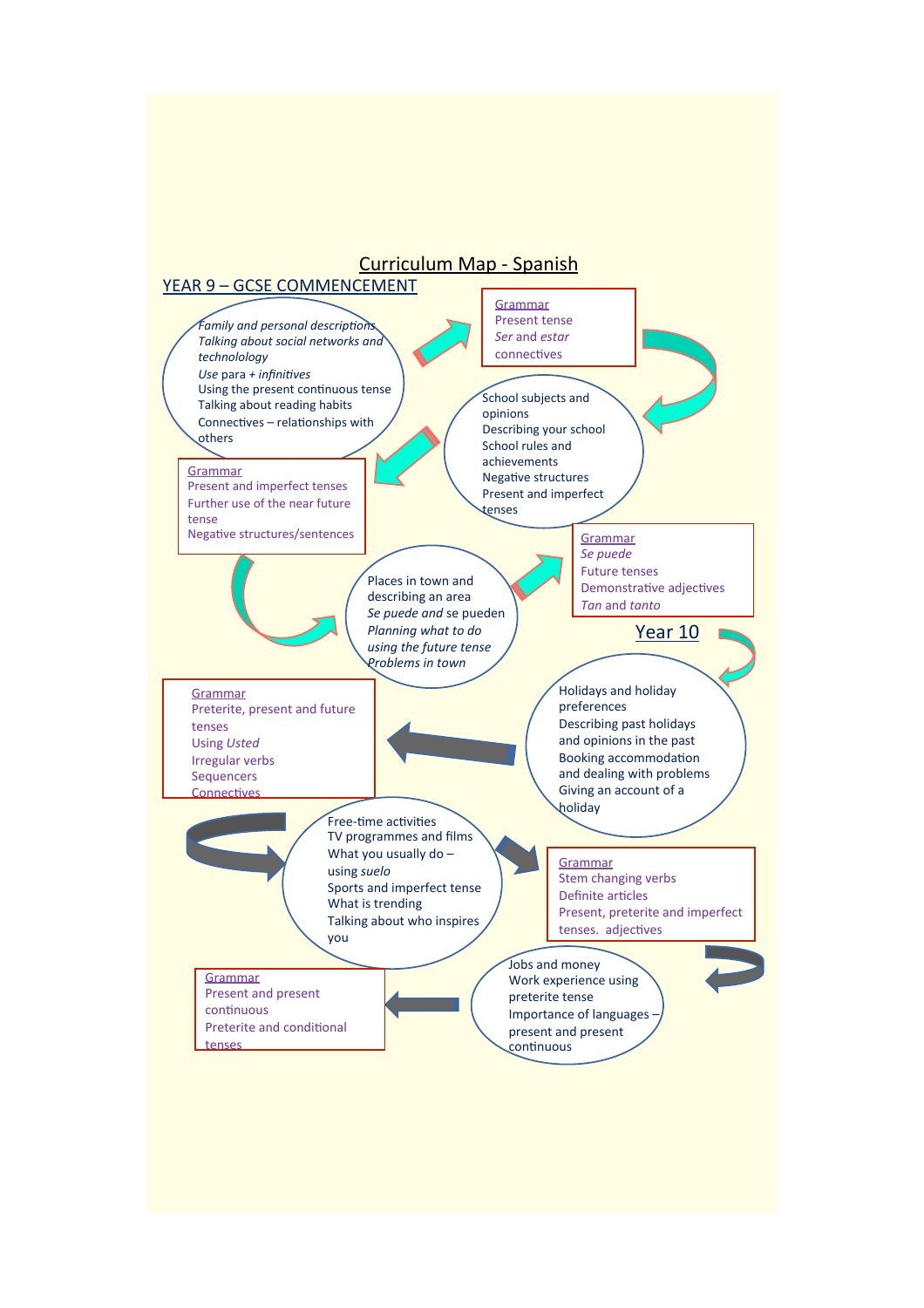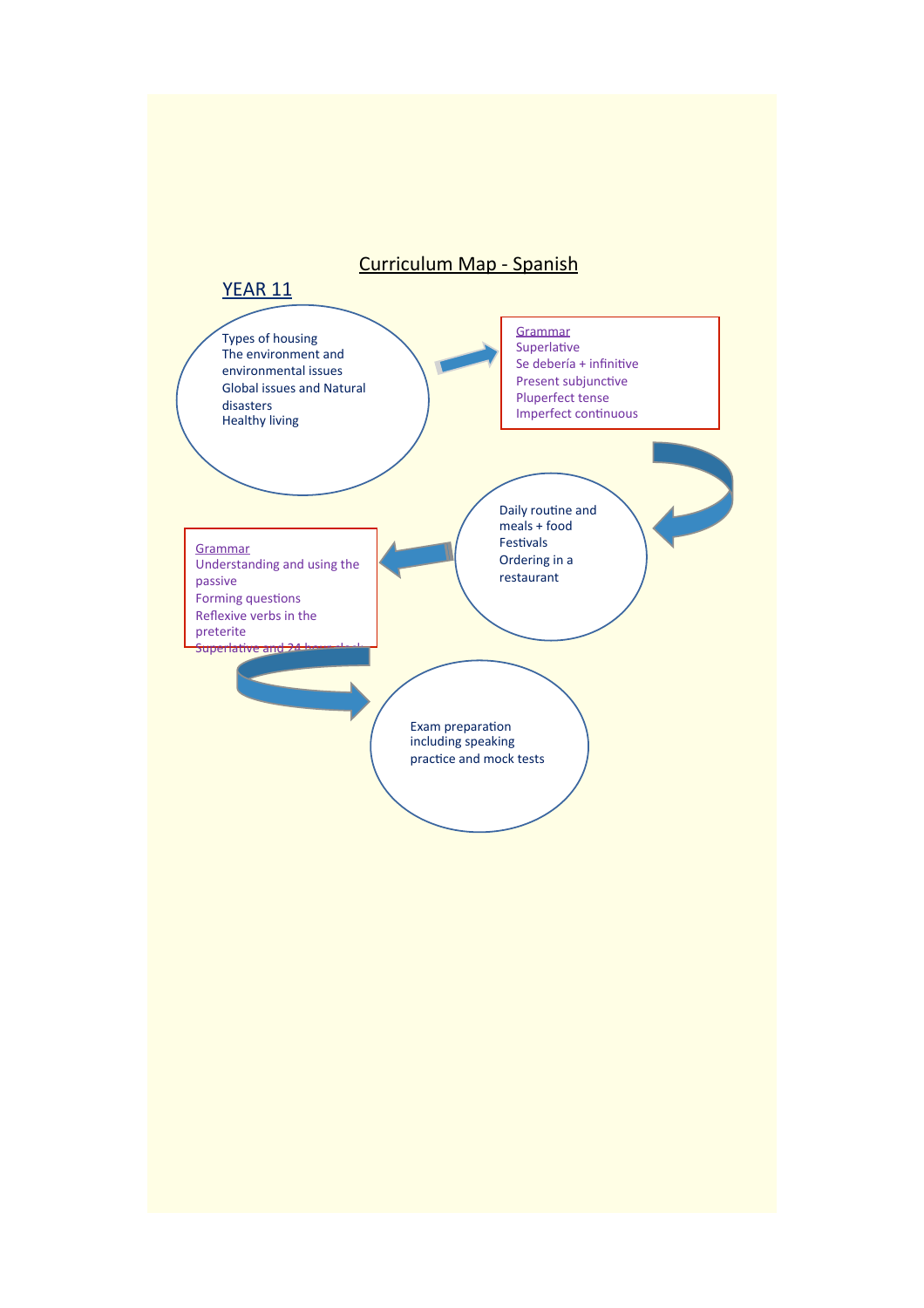## French Curriculum Summary - Crossover map

|                                           | Year 7       | Year 8                  | Year 9       | Year 10      | Year 11      |
|-------------------------------------------|--------------|-------------------------|--------------|--------------|--------------|
| Present tense of<br>verbs                 |              |                         |              |              |              |
| Near future<br>tense of verbs             | $\checkmark$ | $\checkmark$            | $\checkmark$ | $\checkmark$ | $\checkmark$ |
| Past tense of<br>verbs                    |              | $\checkmark$            | $\checkmark$ | $\checkmark$ | $\checkmark$ |
| adjectives and<br>adjectival<br>agreement | ✓            |                         | $\checkmark$ | $\checkmark$ | $\checkmark$ |
| Adverbs                                   |              | $\checkmark$            | ✓            | ✓            | $\checkmark$ |
| <b>Infinitives</b>                        | ✓            | $\checkmark$            | $\checkmark$ | ✓            | $\checkmark$ |
| irregular key<br>verbs                    |              | $\checkmark$            |              | $\checkmark$ | $\checkmark$ |
| Pronouns                                  | $\checkmark$ | $\checkmark$            | $\checkmark$ | $\checkmark$ | $\checkmark$ |
| comparatives<br>and superlatives          |              |                         |              | $\checkmark$ | $\checkmark$ |
| Passive                                   |              |                         |              |              | $\checkmark$ |
| <b>Times</b>                              | $\checkmark$ | $\overline{\checkmark}$ | $\checkmark$ | $\checkmark$ | $\checkmark$ |
| <b>Opinion phrases</b>                    | ✓            | $\checkmark$            | ✓            |              | ✓            |
| <b>Reflexive verbs</b>                    |              |                         | ✓            |              | $\checkmark$ |
| Negative<br>structures                    | $\checkmark$ | $\checkmark$            | ✓            | $\checkmark$ | $\checkmark$ |
| <b>Modal verbs</b>                        |              | $\checkmark$            | $\checkmark$ | $\checkmark$ |              |
| Conditional<br>tense                      |              |                         | $\checkmark$ | $\checkmark$ | $\checkmark$ |
| Forming<br>questions                      | $\checkmark$ | $\checkmark$            | $\checkmark$ | $\checkmark$ | $\checkmark$ |

Although the above is not an exhaustive list of all elements of language learning, it is clear that the main important elements are covered across all year groups in increasing difficulty and in different contexts. This sequential learning of the building blocks of language is designed to enable pupils to systematically develop their skills and apply them to unfamiliar language.



St. Joseph's College MFL Curriculum